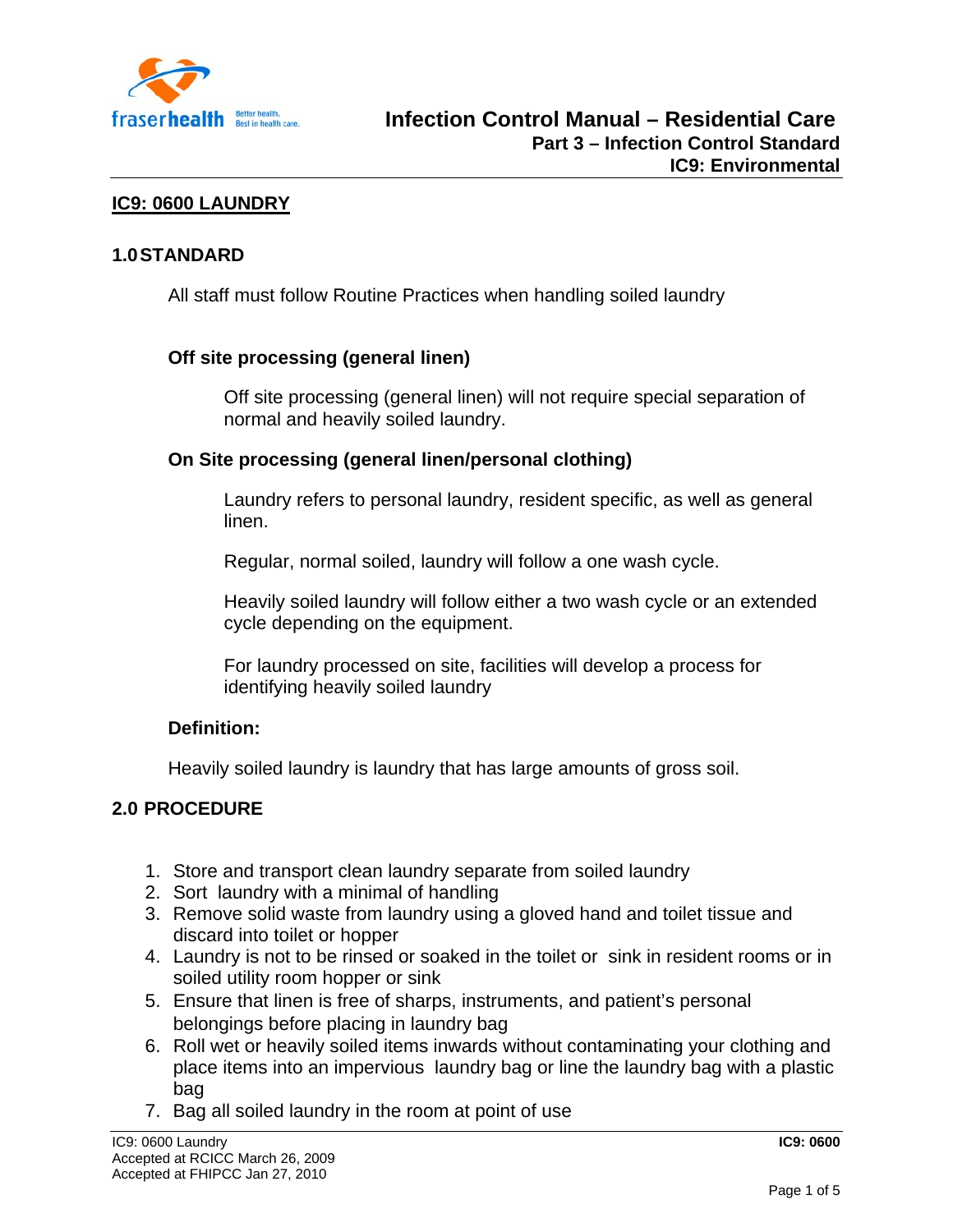

## **Infection Control Manual – Residential Care Part 3 – Infection Control Standard IC9: Environmental**

- 8. For laundry processed on site, facilities will develop a local process for identifying/handling heavily soiled laundry.
- 9. Double bagging is not required
- 10. Melt away bags are not recommended.
- 11. Close soiled laundry bags when 2/3 full
- 12. Collect soiled laundry bags at regular intervals, at least daily
- 13. Wear appropriate PPE: gloves, gowns, mask and eye protection if sprays or splashes of body fluid likely when handling and sorting soiled laundry
- 14. Remove gloves and gowns, and perform hand hygiene after contact with soiled laundry
- 15. Wipe down transport carts before loading with clean laundry
- 16. Cover clean laundry carts during transport and storage
- 17. Clean laundry is transported separately from soiled laundry
- 18. Clean linen that has been dropped on the floor is considered soiled.
- 19. Apply moisture-resistant mattress and pillow covers to prevent soiling mattresses and washable pillows
- 20. Change bed linen at least weekly and replace wet or visibly soiled linen as needed

# **2.1 REGULAR, 'NORMAL SOILED' LAUNDRY**

- 1. When handling soiled laundry, staff are to wear the appropriate PPE: gloves and gowns at all times and masks and eye protection if sprays or splashes are likely.
- 2. Wash hands following the removal of PPE and before contact with clean laundry.
- 3. Laundry is to be processed in the machine with the minimal of handling.
- 4. When laundering ensure the detergents/chemicals used are appropriate for the water temperature. Consult product representatives, and maintain updated written instructions for mixing chemicals.
- 5. When processing personal laundry follow the label directions for selection of hot or cold water wash. Use the appropriate detergent and chemicals for the water temperature
- 6. Run the load through a complete wash, rinse, and spin cycle.
- 7. Select the dryer cycle according to the label directions, or hang to dry.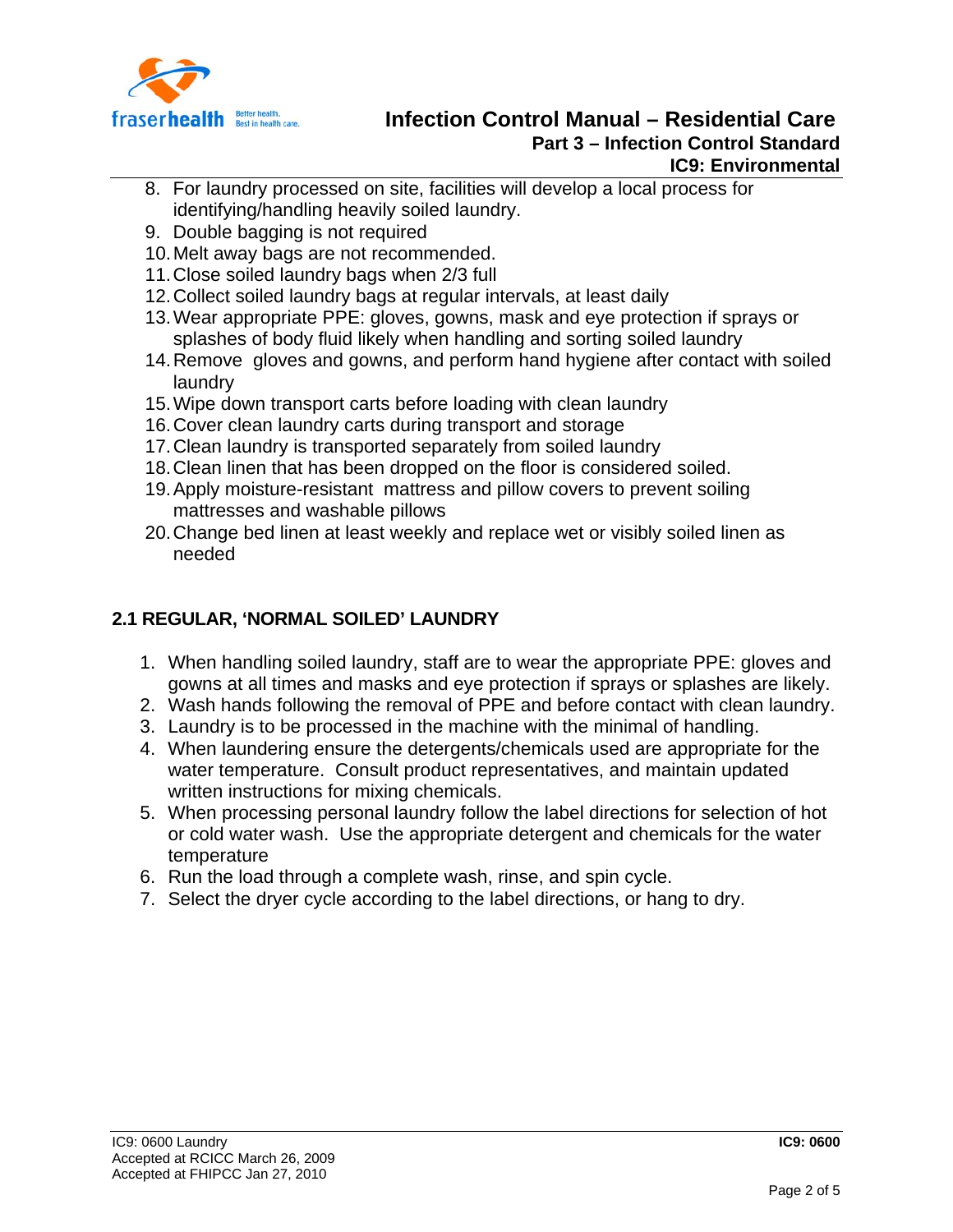

| <b>Regular /Normal Soiled Laundry</b>                                                           |                                                                  |                                                                  |                                                                   |  |
|-------------------------------------------------------------------------------------------------|------------------------------------------------------------------|------------------------------------------------------------------|-------------------------------------------------------------------|--|
|                                                                                                 | Domestic<br>machines                                             | Commercial<br>machines                                           | Off site linen<br>services                                        |  |
| Separating<br>laundry                                                                           | A system to<br>identify heavily<br>soiled laundry is<br>required | A system to<br>identify heavily<br>soiled laundry is<br>required | No system to<br>identify heavily<br>soiled laundry is<br>required |  |
| Loading washer                                                                                  | <b>Full loads</b>                                                | <b>Full loads</b>                                                | N/A                                                               |  |
| Chemical<br>additions                                                                           | Household<br>detergent to be<br>used                             | Select standard<br>formula*                                      | N/A                                                               |  |
| Manufactures<br>directions                                                                      | Maintain written<br>direction in the<br>department               | Maintain written<br>direction in the<br>department               | N/A                                                               |  |
| Cleaning<br>machines                                                                            | No need to<br>disinfect machine<br>between uses                  | No need to<br>disinfect machine<br>between uses                  | N/A                                                               |  |
| * For programming and maintenance of proper and adequate<br>detergents/chemicals consult vendor |                                                                  |                                                                  |                                                                   |  |

### **2.2 HEAVILY SOILED LAUNDRY**

- 1. When handling heavily soiled laundry, staff are to wear the appropriate PPE: gloves and gowns at all times and masks and eye protection if sprays or splashes are likely.
- 2. Wash hands following the removal of PPE and before contact with clean laundry.
- 3. Laundry is to be processed in the machine with the minimal of handling. No pre soaking in sinks is to be done; any solid waste will have been removed.
- 4. When laundering ensure the detergents and chemicals used are appropriate for the water temperature. Consult product representatives, and maintain updated written instructions for mixing chemicals
- 5. If using a domestic washing machine 2 full wash cycles are required
- 6. Refer to the table below to select the wash routine and chemical additions according to the type of washing machine
- 7. Select the dryer cycle according to the label directions, or hang to dry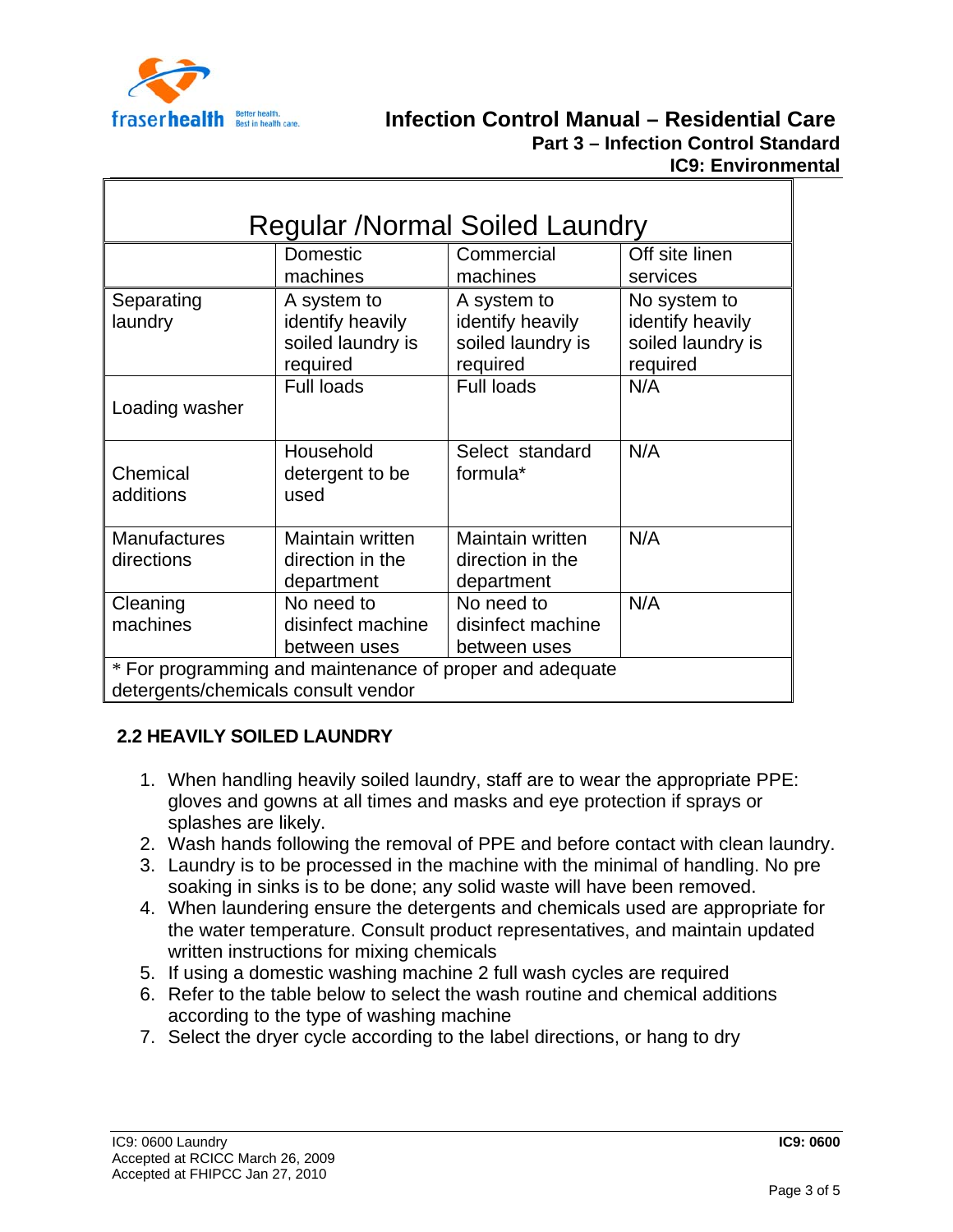

## **Infection Control Manual – Residential Care Part 3 – Infection Control Standard IC9: Environmental**

| <b>Heavily Soiled Laundry</b>                                                                                                                                                                                                                                                                     |                                                                            |                                                                   |                                                                   |  |
|---------------------------------------------------------------------------------------------------------------------------------------------------------------------------------------------------------------------------------------------------------------------------------------------------|----------------------------------------------------------------------------|-------------------------------------------------------------------|-------------------------------------------------------------------|--|
|                                                                                                                                                                                                                                                                                                   | Domestic                                                                   | Commercial                                                        | Off site linen                                                    |  |
|                                                                                                                                                                                                                                                                                                   | machines                                                                   | machines*                                                         | services                                                          |  |
| Separating<br>laundry                                                                                                                                                                                                                                                                             | A system to<br>identify heavily<br>soiled laundry is<br>required           | A system to<br>identify heavily<br>soiled laundry is<br>required  | No system to<br>identify heavily<br>soiled laundry is<br>required |  |
| Loading washer                                                                                                                                                                                                                                                                                    | Create half loads<br>Note: the items<br>will require 2 full<br>wash cycles | <b>Full loads</b>                                                 | N/A                                                               |  |
| Chemical<br>additions                                                                                                                                                                                                                                                                             | Full detergent/<br>chemicals used<br>for both loads                        | Select "Heavy"<br>formula with extra<br>flushing and<br>rinsing** | N/A                                                               |  |
| <b>Manufactures</b><br>directions                                                                                                                                                                                                                                                                 | Maintain written<br>direction in the<br>department                         | Maintain written<br>direction in the<br>department                | N/A                                                               |  |
| Cleaning<br>machines                                                                                                                                                                                                                                                                              | No need to<br>disinfect machine<br>between uses                            | No need to<br>disinfect machine<br>between uses                   | N/A                                                               |  |
| * If the commercial machine is non programmable follow the domestic machine<br>double wash (full load)<br>** Pre programmed wash formula may vary due to size and configuration of the<br>commercial wash equipment<br>Consult representative re: recommended chemical formula for heavily soiled |                                                                            |                                                                   |                                                                   |  |

linen.

# **3.0 LAUNDRY ROOM SET UP AND LAUNDRY STAFF**

- 1. A clear separation of clean and soiled areas for processing laundry is required.
- 2. Sinks need to be available for hand washing in the laundry room.
- 3. Staff need to have ongoing education on the detergents and disinfectants used and be informed of any changes to products
- 4. Access to and knowledge of donning and doffing PPE is required
- 5. Minimize the number of staff responsible for laundry
- 6. Maintain education for staff that process laundry to ensure consistency of best practices.
- 7. When replacing laundry equipment consideration should be given to commercial machines as they provide good control of water temperature, cycle time and chemical additions.